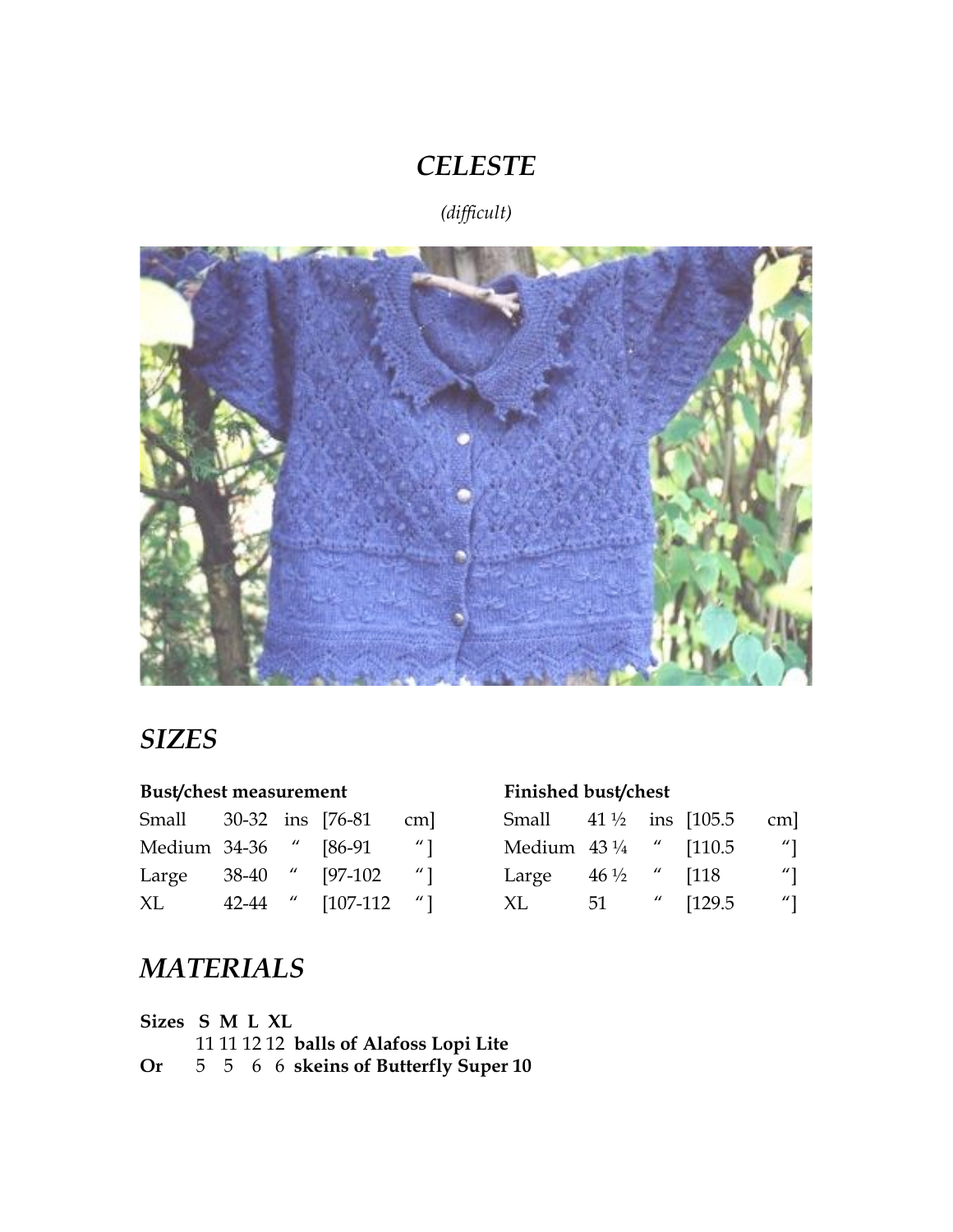Sizes 4 mm (U.S. 6) and 4.5 mm (U.S. 7) knitting needles and 4.5 mm (U.S. 7) circular knitting needle 90 cm long **or size needed to obtain tension.** 5 buttons.

# *TENSION*

20 sts and 26 rows = 4 ins [10 cm] in stocking st using larger needles.

# *STITCH GLOSSARY*

**Note:** As this pattern is rated difficult, swatching is a necessity. The Cornflower Pattern is simple once you understand the stitch and needs to be read carefully.

**Sl1. K1. psso** = slip 1 st. K1. Pass slip st over. **Wyif (b)** = With yarn in front (back). **K2togtbl=** knit 2 sts together through the back loop. **M1 =** make one st by picking up horizontal loop lying before next st and knitting into back of loop. **Inc 1 =** knit into front & back of next st. **MB (Make Bobble)** = (K1. P1. K1. P1. K1) into next st. Pass 2<sup>nd</sup>, 3<sup>rd</sup>, 4<sup>th</sup>, and 5<sup>th</sup> st, one at a time, over 1st st, then knit into back of this st.

**Yfwd =** Yarn forward.

## **Cornflower Pattern**

**Row 1:** (RS) K5. \*(K1. yfwd. K1. yfwd. K1) all in next st. K17. Rep from \* to last 15 sts. (K1. yfwd. K1. yfwd. K1). K14.

**Row 2:** P14. \*Purl the 5 new sts wrapping yarn twice for each st. P17. Rep from \* to last 6 sts. Purl the 5 new sts wrapping yarn twice for each st. P5.

**Row 3:** K1. \* Sl4 wyib. Drop 1<sup>st</sup> elongated st off the needle to front of work. Slip the same 4 sts back to left-hand needle. Pick up dropped st knitwise and slip to left-hand needle, then K2togtbl. K3. Sl3 wyib dropping extra wraps. Drop last elongated st off needle to front. Sl4 wyib. Pick up dropped st knitwise and slip to left-hand needle. Slip the same 4 sts back to left-hand needle. K3. K2tog (the last of the 4 sts and elongated st). K9. Rep from \* to last st. K1.

**Row 4:** P14. \*Sl3 wyif. P17. Rep from \* to last 5 sts. P5.

**Row 5:** K2. \*Sl3 wyib. Drop elongated st off to front. Slip same 3 sts back to lefthand needle. Pick up dropped st knitwise and slip it to left-hand needle, then K2togtbl. K2. sl1 wyib. Drop next elongated st off needle to front. Sl3 wyib. Pick up dropped st onto left-hand needle. Slip same 3 sts back to left-hand needle. K2. K2tog. K11. Rep from \* to end of row.

**Row 6:** Purl.

**Row 7:** K14. \*(K1. yfwd. K1. yfwd. K1) in all next st. K17. Rep from \* to last 6 sts. (K1. yfwd. K1. yfwd. K1). K5.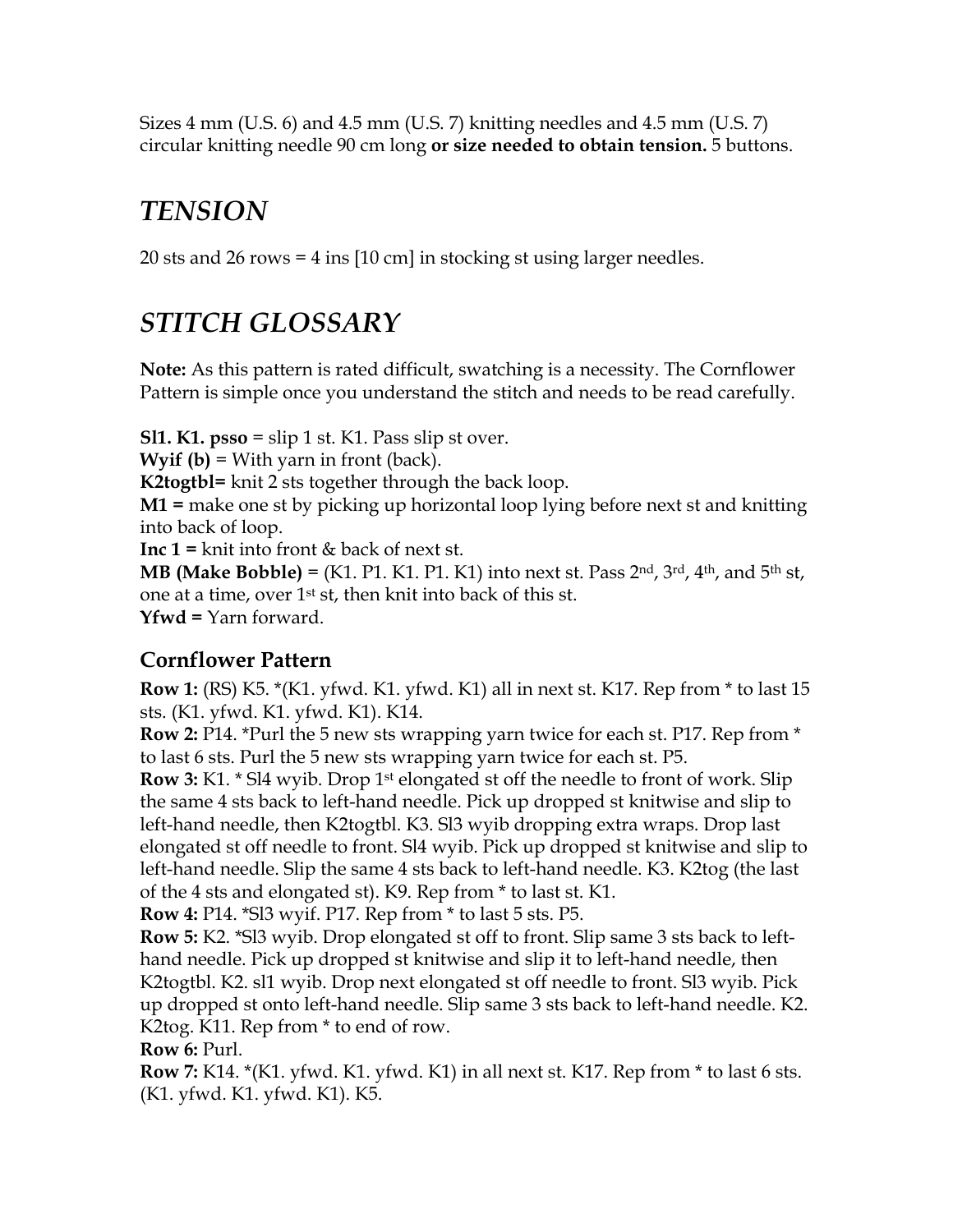**Row 8:** P5. \*Purl the 5 new sts wrapping yarn twice for each st. P17. Rep from \* to last 14 sts. P14. **Row 9:** K10. Rep from \* of Row 3. Rep from \* to last st. K1. **Row 10:** P5. \*Sl3 wyif. P17. Rep from \* to last 14 sts. K14. **Row 11:** K11. Rep from \* of Row 5. Rep from \* to last 2 sts. K2. **Row 12:** Purl. These 12 rows form Cornflower Pat.

## **Diamond Lace Pat**

**Note:** Omit MB on 1st Row 1 of 1st pattern after Eyelet Row and substitute with a K1. Reason: A bobble along the Eyelet Row makes row uneven and bumpy. **Row 1:** (RS) K1. \*K1. yfwd. Sl1. K1. psso. K3. MB. K3. K2tog. yfwd. Rep from \* to last 2 sts. MB. K1. **Row 2 and alt rows:** Purl. **Row 3:** K1. \*K1. yfwd.. K1. Sl1. K1. psso. K5. K2tog. K1. yfwd. Rep from \* to last 2 sts. K2. **Row 5:** K1. \*K2. yfwd. K1. Sl1. K1. psso. K3. K2tog. K1. yfwd. K1. Rep from \* to last 2 sts. K2. **Row 7:** K1. \*K3. yfwd. K1. Sl1. K1. psso. K1. K2tog. K1. yfwd. K2. Rep from \* to last 2 sts. K2. **Row 9:** K1. \*MB. K3. K2tog. yfwd. K1. yfwd. Sl1. K1. psso. K3. Rep from \* to last 2 sts. K2. **Row 11:** K1. \*K3. K2tog. K1. yfwd. K1. yfwd. K1. Sl1. K1. psso. K2. Rep from \* to last 2 sts. K2. **Row 13:** K1. \*K2. K2tog. K1. yfwd. K3. yfwd. K1. Sl1. K1. psso. K1. Rep from \* to last 2 sts. K2. **Row 15:** K1. \*K1. K2tog. K1. yfwd. K5. yfwd. K1. Sl1. K1. psso. Rep from \* to last 2 sts. K2. **Row 16:** Purl. These 16 rows form Diamond Lace Pat. **Edging St** Cast on 11 sts. **Row 1:** (RS). Cast on 2 sts. Cast off 2 sts. Slip st on right–hand needle back to lefthand needle Cast on 3 sts. Cast off 3 sts. Slip st back onto left-hand needle. Cast on 2 sts. Cast off 2 sts. Slip st back onto left-hand needle. K1. (K2tog. yfwd) twice. (K2tog) twice. yfwd. K2. 10 sts.

### **Row 2 and alt rows:** Knit.

**Row 3:** K2. yfwd. (K2tog. yfwd. K2) twice. 11 sts.

**Row 5:** K2. yfwd. K2tog. yfwd. K3. K2tog. yfwd. K2. 12 sts.

**Row 7:** Cast on 2 sts. Cast off 2 sts. K2 (including st on needle after cast off).

yfwd. K2tog. yfwd. K4. K2tog. yfwd. K2. 13 sts.

**Row 9:** K2. yfwd. K2tog. yfwd. K5. K2tog. yfwd. K2. 14 sts.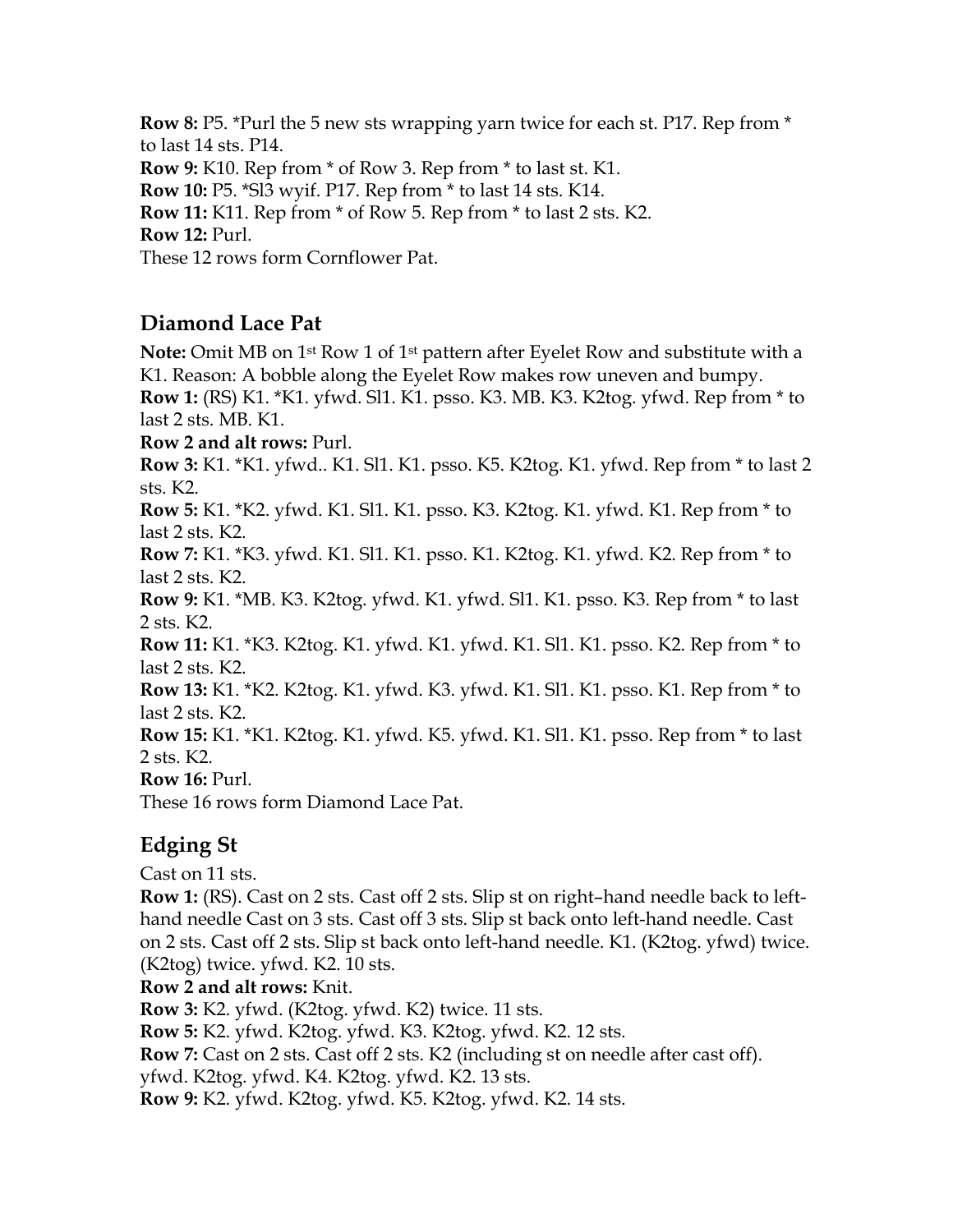**Row 11:** Cast on 2 sts. Cast off 2 sts. Slip st on right–hand needle back to lefthand needle. Cast on 3 sts. Cast off 3 sts. Slip st back onto left-hand needle. Cast on 2 sts. Cast off 2 sts. Slip st back onto left-hand needle. K2. yfwd. K2tog. yfwd. K6. K2tog. yfwd. K2. 15 sts. **Row 13:** K1. (K2tog. yfwd) twice. K2tog. K4. K2tog. yfwd. K2. 14 sts. **Row 15:** Cast on 2 sts. Cast off 2 sts (1 st on right-hand needle). (K2tog. yfwd) twice. K2tog. K3. K2tog. yfwd. K2. 13 sts. **Row 17:** K1. (K2tog. yfwd) twice. K2tog. K2. K2tog. yfwd. K2. 12 sts. **Row 19:** K1. (K2tog. yfwd) twice. K2tog. K1. K2tog. yfwd. K2. 11 sts. **Row 20:** Knit.

These 20 rows form Edging Pat.

## *INSTRUCTIONS*

*Body is worked in one piece to armholes.*

### **BODY**

With circular needle cast on 207-**219**-231-**255** sts. **Do not join.** Working back & forth across needle, proceed as follows: \*\***Row 1:** (WS). Knit. Beg with a knit row, work 2 rows in stocking st.\*\*

Proceed as follows:

**Row 1:** (RS). K3-**1**-6-**0**. Work Row 1 of Cornflower st 11-**12**-12-**14** times. K4-**0**-7-**1**. **Row 2:** P4-**0**-7-**1**. Work Row 2 of Cornflower st 11-**12**-12-**14** times. P3-**1**-6-**0**. Cornflower Pat is now in position.

Cont in pat until work from beg measures 4 ins [10 cm] ending with WS facing for next row.

Beg with a purl row, work 2 rows in stocking st.

**Next row:** (WS). Knit. **Next row:** P1. \*yrn. P2tog. Rep from \* to end of row. **Next row:** Knit. Work in Diamond Lace Pat until work from beg measures 9½ ins [24 cm] ending with RS facing for next row.

**Divide for armholes:** Pat across 52-**55**-58-**64** sts (Right Front). **Turn.** Leave rem sts on circular needle and continue on 4.5 mm straight needles. **Next row:** Cast off 7 sts. Pat to end of row. 45-**48**-51-**57** sts.

Keeping cont of Lace Pat across Right Front, cont in pat until work from beg measures 15½ -**15¾** -16¼ –**16**½ ins [39.5-**40**-41.5-**42** cm] ending with RS facing for next row.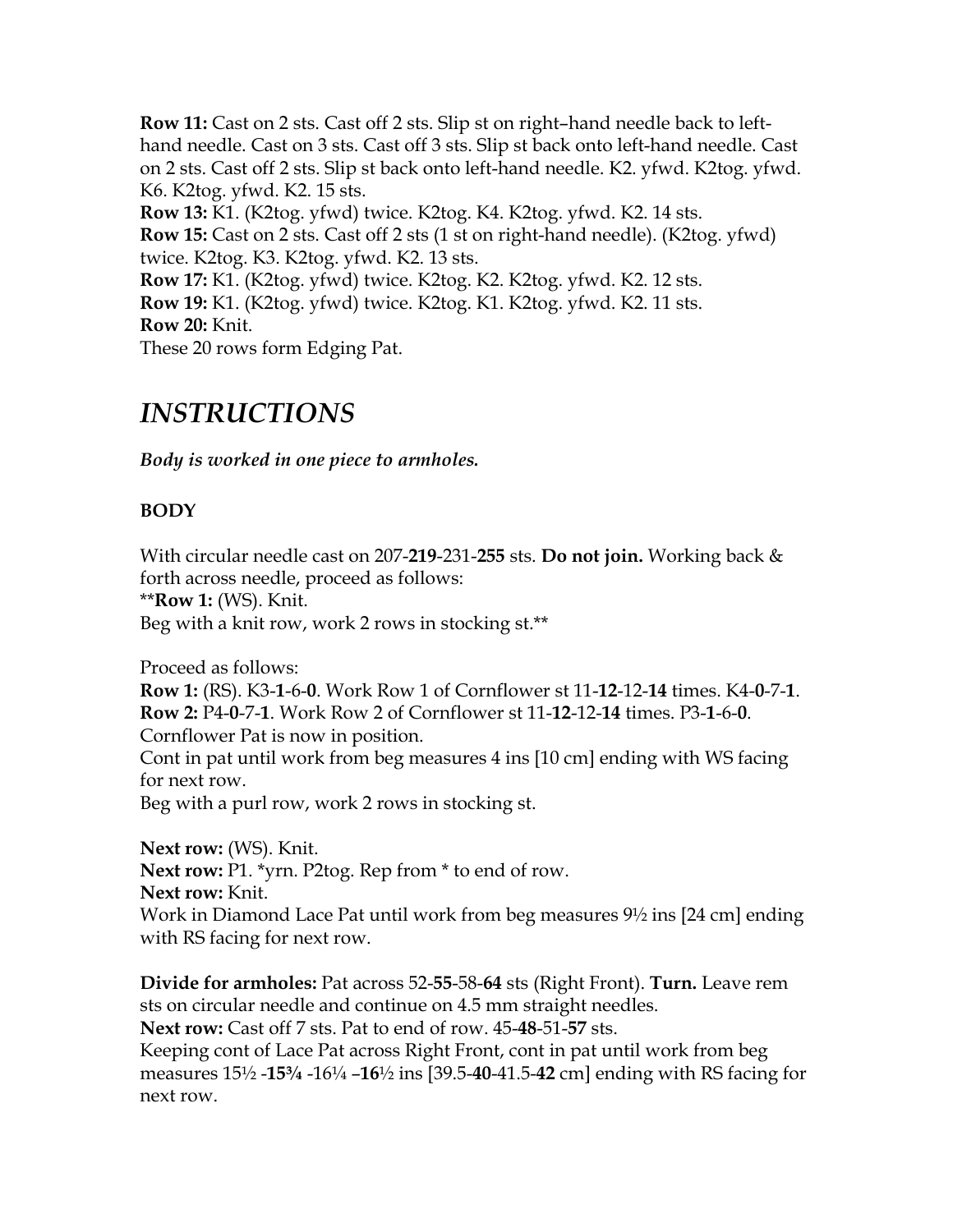**Neck shaping: Next row:** Cast off next 6 sts. Pat to end of row. Dec 1 st at neck edge on next 12-**12**-13-**13** rows. 27-**30**-32-**38** sts. Cont in pat until armhole measures 9½ -**10**-10½ -**11** ins [24-**25.5**-26.5-**28** cm] ending with WS facing for next row.

**Shoulder shaping:** Cast off 9-**10**-11-**13** sts beg next and following alt row. Work 1 row even. Cast off rem 9-**10**-10-**12** sts.

With RS facing, join yarn to rem sts on spare needle and proceed as follows: **Next row:** Cast off 7 sts. Pat across 96-**102**-108-**120** sts, including cast off st. (Back) **Turn.** 

Cast off 7 sts. 89-**95**-101-**113** sts.

Keeping cont of Lace Pat across Back until armhole measures 9½ -**10**-10½-**11** ins [24-**25.5**-26.5-**28** cm] ending with RS facing for next row.

**Shoulder shaping:** Cast off 9-**10**-11-**13** sts beg next 4 rows. Then cast off 9-**10**-10- **12** sts beg next 2 rows. Cast off rem 35-**35**-37-**37** sts.

With RS of work facing, join yarn to rem sts (Left front).

Next row: Cast off 7 sts. Pat to end.

Keeping cont of Lace Pat across Left Front, cont in pat until work from beg measures 15½-**15¾** -16¼–**16½** ins [39.5-**40**-41.5-**42** cm] ending with WS facing for next row.

**Neck shaping:** Cast off next 6 sts. Pat to end of row. Dec 1 st at neck edge on next 12-**12**-13-**13** rows. 27-**30**-32-**38** sts.

Keeping cont of Lace Pat until armhole measures 9½-**10**-10½-**11** ins [24-**25.5**-26.5- **28** cm] ending with RS facing for next row.

**Shoulder shaping:** Cast off 9-**10**-11-**13** sts beg next and following alt row. Work 1 row even. Cast off rem 9-**10**-10-**12** sts.

### **SLEEVES**

With larger needles, cast on 48-**48**-50-**50** sts. Work from \*\* to \*\* as given for Body. Proceed in Cornflower St as follows: **Row 1:** (RS). Inc 1 st in 1st st. K6. (Work Row 1 of Cornflower st from \*) twice. (K1. Yo. K1. Yo. K1) all in next st. K4-**4**-6-**6**. Inc 1 st in last st. **Row 2**: P6-**6**-8-**8**. (Work Row 2 of Cornflower st from \*) twice. P7-7-5-5. Cont in pat until 23 rows of Cornflower St have been worked ending with WS facing for next row. **AT THE SAME TIME** inc 1 st each end of needle on next and every alt row to 58-**66**-60-**64** sts then every following 4th row to 64-**68**-66-**68**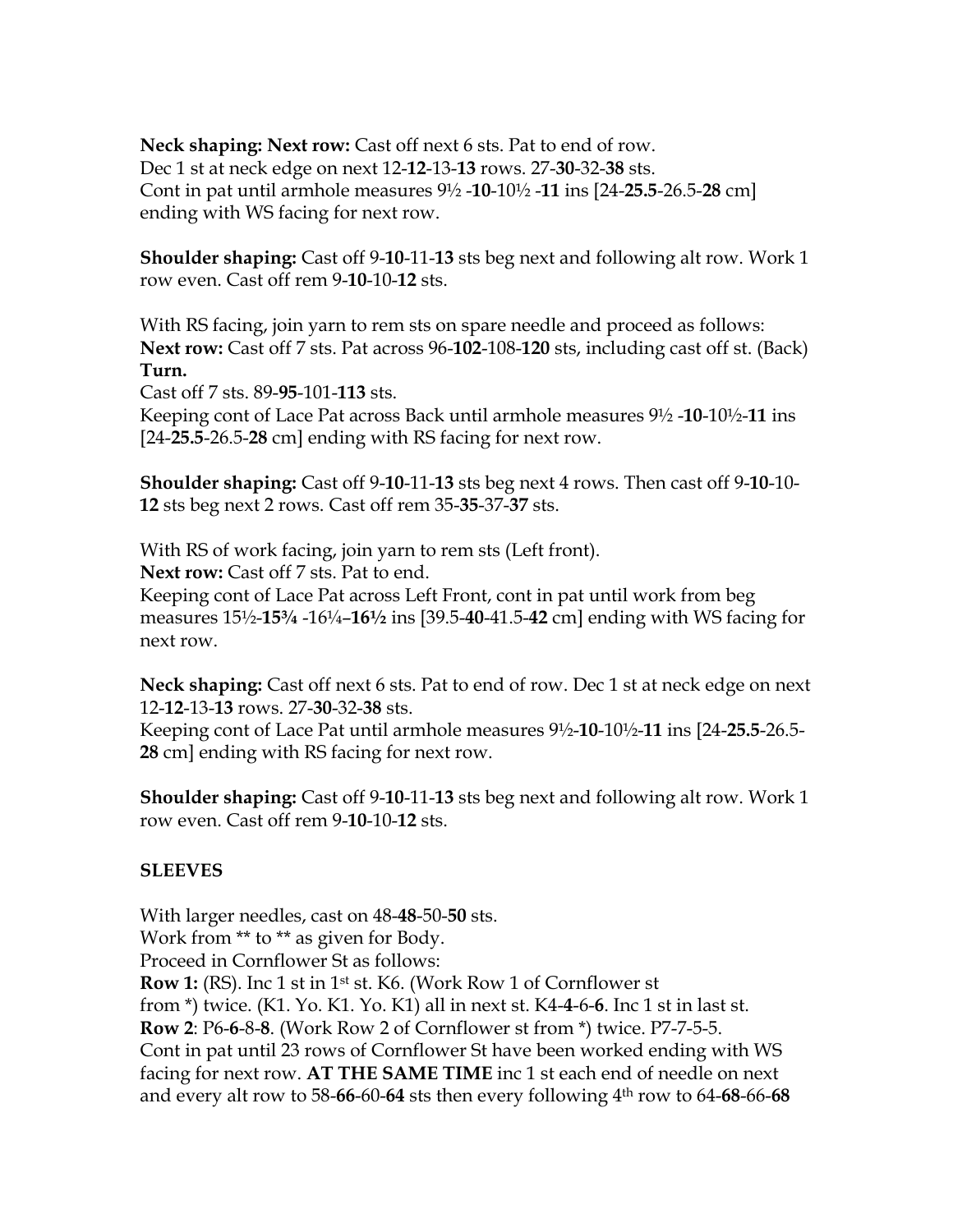sts **Next** (after 23rd row of Cornflower Pattern): (WS) Work 2 rows stocking st, inc 1 st at centre of last row. 65-**69**-67-**69** sts. This inc is in place of sleeve incs. **Next row:** Knit. **Next row:** P1. \*yrn. P2tog. Rep from \* to end of row. **Next row:** Knit. **Next:** (RS) Knit inc 10-**6**-8-**6** sts evenly across row. 75 sts **Next row:** Purl Keeping cont of sleeve increases, work in Lace Diamond Pat as follows: **Row 1:** (RS). K1. \*K1. yfwd. Sl1. K1. psso. K3. K1. K3. K2tog. yfwd. Rep from \* to last 2 sts. K2. **Note:** Omission of MB on Row 1 as with Body. **Row 2:** Purl. **Row 3:** K1. M1. \*K1. yfwd. K1. Sl1. K1. psso. K5. K2tog. K1. yfwd. Rep from \* to last 2 sts. K1. M1. K1. **Row 4:** Purl. Keeping cont of Lace Diamond Pat inc 1 st each end of needle on following 4<sup>th</sup> rows to 97-**101**-107-**111** sts, taking inc sts into diamond pat.

Cont in pat until work from beg measures 14½-**15**-16½-**17** ins [37-**38**-42-**43** cm] ending with RS facing for next row. Cast off.

### **FINISHING**

**Buttonhole Band:** With smaller needles and RS of work facing, pick up and knit 80-**82**-86-**88** sts, along Right Front edge.

**Row 1:** (WS) \*K1. P1 Rep from \* to end of row.

**Row 2:** \*P1. K1. Rep from \* to end of row.

**Row 3:** Repeat Row 1.

**Row 4:** Seed st 3-**4**-4-**5** sts. \*Cast off 2 sts. Seed st 15-**16**-17-**17** sts. Rep from \* 3 times more. Cast off 2 sts. Seed st 4-**4**-4-**5** sts.

**Row 5:** Work in Seed st, casting on 2 sts over cast off sts.

Work a further 2 rows Seed st, ending with RS facing for next row. Cast off in Seed St.

### **Buttonband:**

Work as for Buttonhole Band, omitting all reference to buttonholes.

### **COLLAR**

With smaller needles cast on 11 sts. Work edging st until collar fits around neck. Cast off. Sew collar to neckline.

**Bottom and sleeve edging:** With smaller needles, cast on 11 sts. Work Edging st until edging fits around bottom edge. Sew to bottom edge. Repeat for sleeves.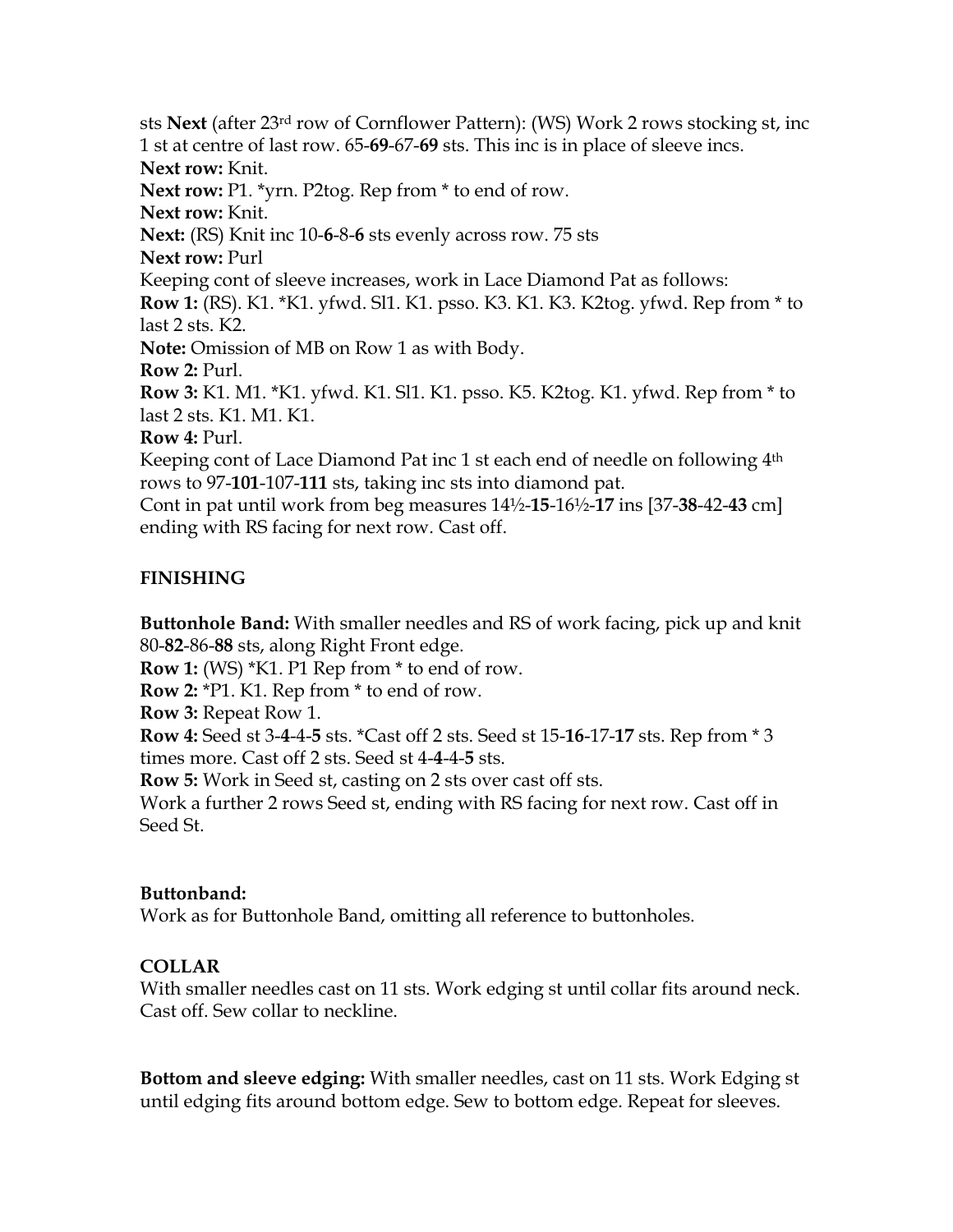Sew shoulder seams.

Place markers on side edges of sleeves 14 ins [3 cm] down from cast off edge. Place these markers at bottom centre of armhole. Sew in sleeves. Sew sleeve seams. Sew buttons to correspond to buttonholes.

### **Care for your sweater:**

Your sweater is either made from 100% pure new Icelandic Lopi wool or 100% mercerized cotton. It should be handwashed in cold water and laid flat to dry.

> www.joanneyordanou.com joanne.yordanou@rogers.com 2006©Joanne Yordanou